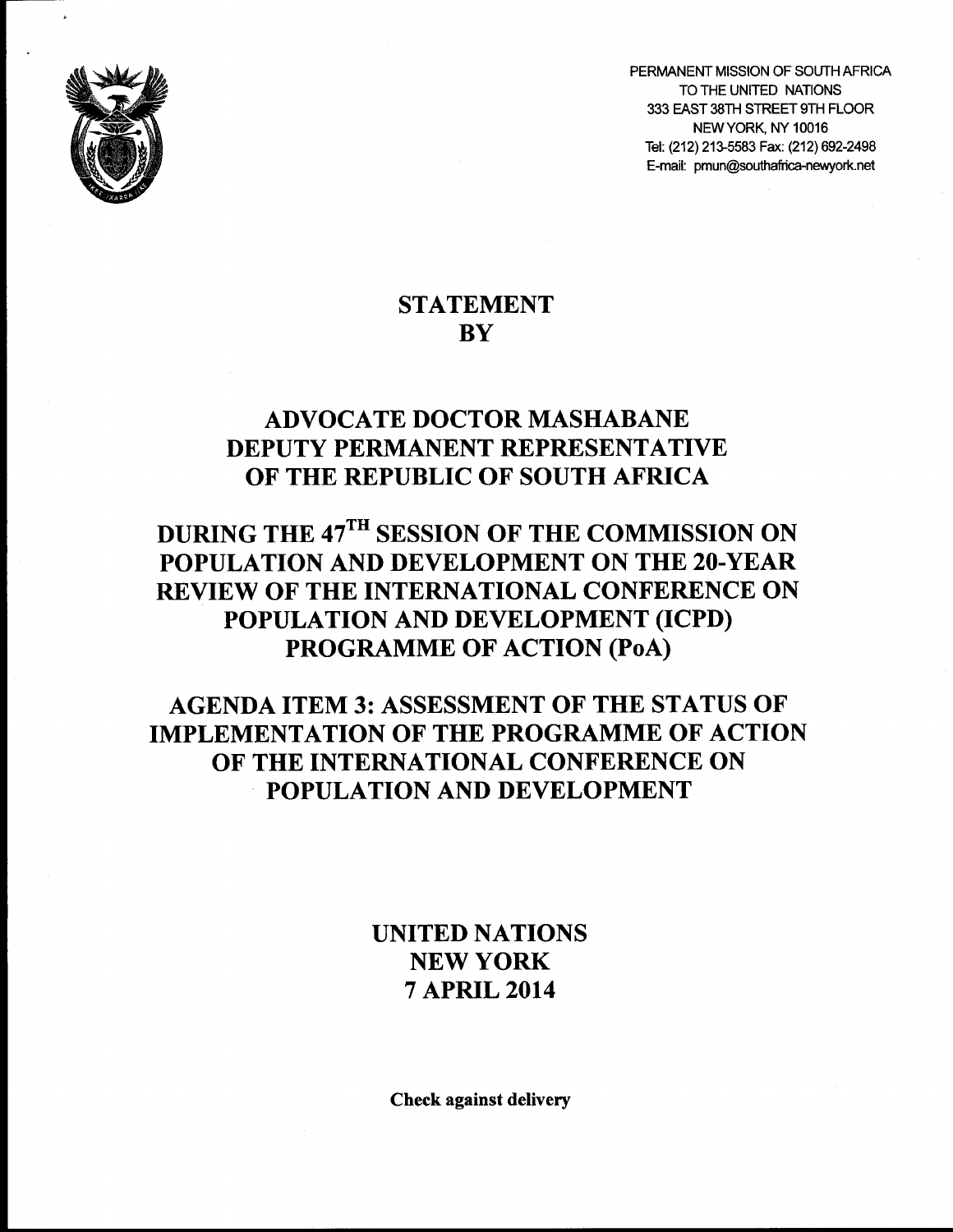**Mr. Chairperson, distinguished delegates,**

**The South African delegation would like to thank you and the Bureau, along with the Secretariat for the preparations for this, the 47th Session of the Commission on Population and Development.**

**My delegation looks forward to participating in this important session of the Commission. Our deliberations this week will not only be critical to assess our implementation of the ICPD PoA during the past 20 years, but also to determine the further actions required to achieve the goals we set for ourselves in 1994 and beyond, including through the Post-2015 Development Agenda.**

**South Africa welcomes the thorough review and preparations undertaken by the UNFPA, as well as the Secretary-General's report on the Framework of Action for the follow-up to the ICPD beyond 2014, which guide our deliberations.**

**Mr. Chairperson,**

**At the outset South Africa would like to acknowledge the progress and huge strides that have been made over the past 20 years since our governments met in Cairo to adopt the ICPD.**

**We, however, note with great humility that much remains to be done despite our efforts, especially on our Continent and in my own country. We have not yet realised our commitment to provide comprehensive Sexual and Reproductive Health and Rights to all women and girls and to give them the opportunities that we as States have committed to.**

**As has been clearly pointed out in the Global Review report, huge gaps remain and progress has been uneven and fragmented.**

**Mr. Chairperson,**

**A key element of our preparations for this session has been the various regional consultative processes that assisted Member States to assess their national and regional implementation of the ICPD Programme of Action.**

**For our region these consultations culminated in the Addis Ababa Declaration on Population and Development in Africa beyond 2014, which African Member States negotiated and our Ministers responsible for population and development adopted, in September last year.**

**Even more significant was the fact that our Heads of State and Government endorsed the Addis Ababa Declaration at the African Union Summit in January this year.**

**1**